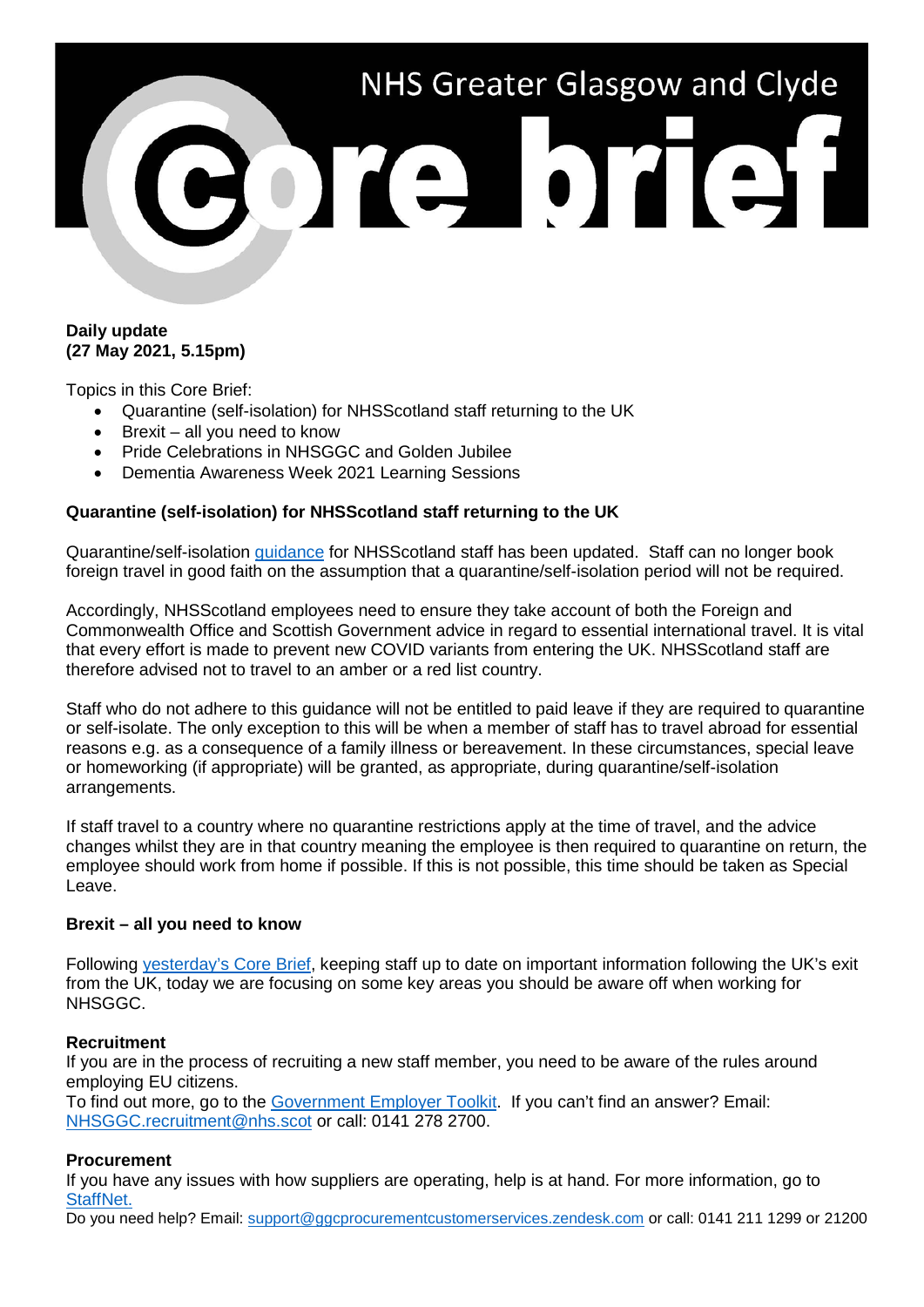### **Deliveries/customs**

Having trouble with a delivery from the EU? Are you being asked to pay extra costs? For more information, go to [StaffNet.](http://www.staffnet.ggc.scot.nhs.uk/Corporate%20Services/Communications/Briefs/Pages/comms_CoreBrief-2March2021(500pm)_LS020321.aspx) For urgent inquiries, email: [support@ggcprocurementcustomerservices.zendesk.com](mailto:support@ggcprocurementcustomerservices.zendesk.com) or call: 0141 211 1299 or 21200

If you have a query about Brexit, tell us and we'll do our best to answer it. Email: [NHSGGC.Brexit@ggc.scot.nhs.uk,](mailto:NHSGGC.Brexit@ggc.scot.nhs.uk) with the subject of your inquiry in the subject field (eg 'Foreign business trips' or 'Delivery delays').

For further information, visit: NHSGGC: [HR Connect](https://www.nhsggc.org.uk/working-with-us/hr-connect/brexit-information-for-managers-staff/) or Government: [www.gov.uk](http://www.gov.uk/) For health and wellbeing advice: [NHSGGC: Staff Health at NHSGGC](https://www.nhsggc.org.uk/working-with-us/staff-health/)

### **Pride Celebrations in NHSGGC and Golden Jubilee**

Pride takes place throughout the month of June, a wonderful celebration of inclusivity, equality, and visibility of those who identify as lesbian, gay, bisexual, transgender, queer inclusive (LGBTQ+) and our allies. Pride empowers the LGBTQ+ community to come together in celebration, protest, unity and solidarity. Whilst we can't hold big events, Pride is still needed. For some, it's needed more than ever.

The Workforce Equality Group is delighted to support next month's three virtual events from the NHSGGC LGBTQ+ Staff Forum and the NHSGJ LGBT+ Network. They would also like to take the opportunity to welcome the new interim chair of the NHSGGC LGBTQ+ Staff Forum Amanda Law (pictured right).



# **NHSGGC & GJ Pride QUIZ**

### **Saturday 5 June 7pm-8.30pm via MS teams**

Grab some friends or loved ones and join us as our quiz master hosts a general knowledge quiz with some special LGBTQ+ themed rounds! There is a prize for the winning team! <https://www.eventbrite.co.uk/e/156244795389>

### **NHSGGC & GJ Pride BINGO**

**Saturday 12 June 7pm-8.30pm via MS teams** Eyes down as Bryn Pearlstone hosts a bingo night, with prizes for the winners! <https://www.eventbrite.co.uk/e/156248131367>

# **NHSGGC & GJ Pride DISCO**

### **Saturday 19 June 7pm-8.30pm via MS teams**

Decorate your background, dig out your favourite disco outfit and pour a glass of something fabulous for an LGBTQ+ disco. <https://www.eventbrite.co.uk/e/156249914701>

If you would like more information on the LGBTQ+ forum, email: [Lgbtstaff.Forum@ggc.scot.nhs.uk](mailto:Lgbtstaff.Forum@ggc.scot.nhs.uk)

# **Dementia Awareness Week 2021 Learning Sessions**

Next week (31 May – 6 June) is Dementia Awareness Week, to mark this important event a series of learning sessions presented by Alzheimer Scotland National Dementia Nurse Consultants are being held throughout the week, bringing you subjects including "What's special about championing people living with dementia and Understanding distressed behaviour in hospital" – see below (or Hot Topics on StaffNet) for details of the sessions

All sessions are interactive and suitable for recording in participatory CPD learning.